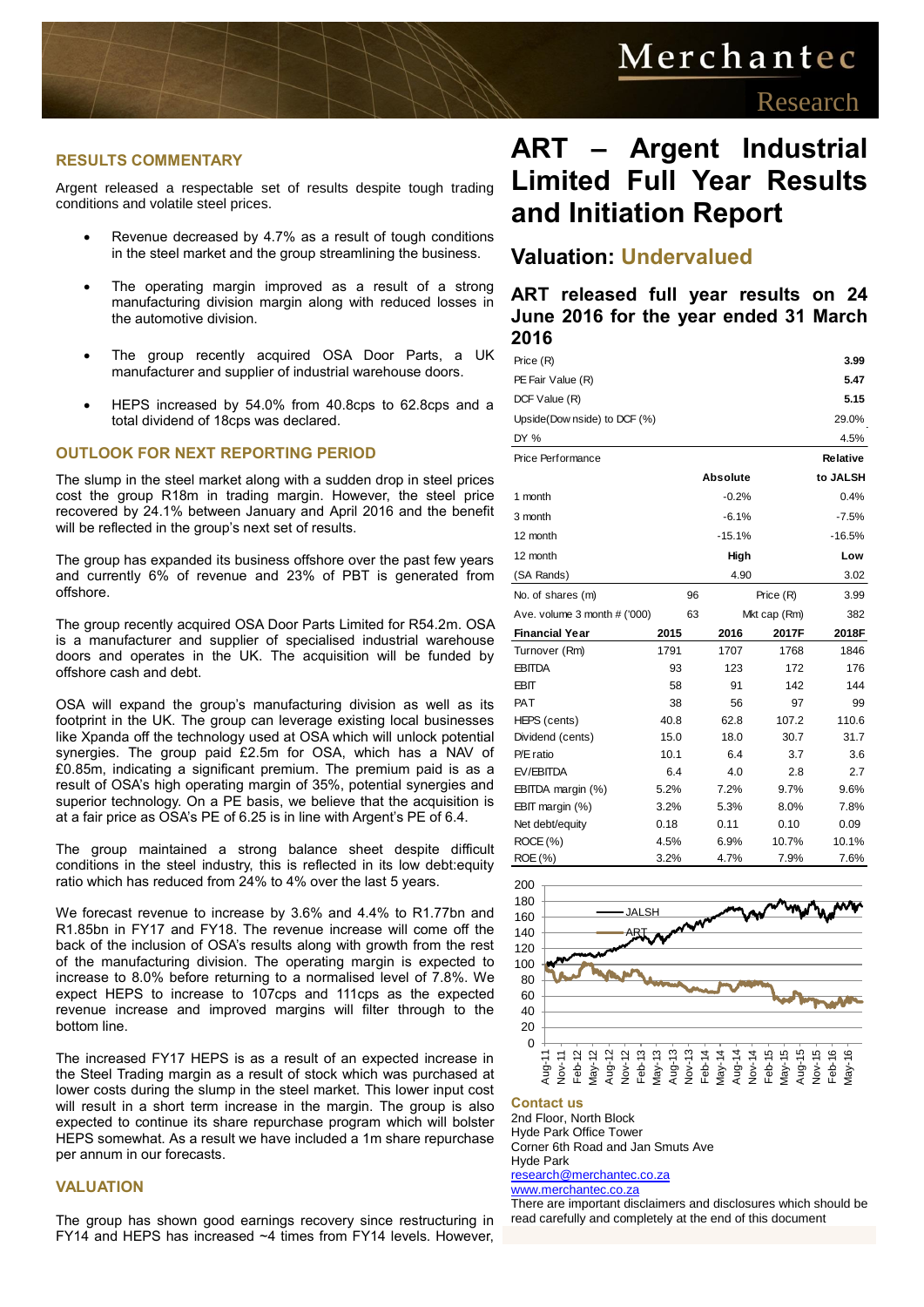this is not reflected in the group's share price as it has not experienced the same level of growth as earnings. We believe that given the group's strong balance sheet and recent acquisition that a re-rating is possible, but that the industry within which it operates will make it difficult as investors remain sceptical about the steel industry.

Both our DCF model and our relative PE valuation indicate that the share is currently **undervalued**.

#### **SEGMENTAL PERFORMANCES**

Revenue from the **Manufacturing** segment increased by 6.4% from R954m in FY15 to R1.02bn in FY16 as a result of strong performance from Xpanda as well as the group's diversification into school furniture. The operating margin increased from 8.2% to 8.5% as international operations performed well.

We forecast revenue to increase by 8.6% in FY17 to R1.10bn as the inclusion of OSA is expected to contribute ~R27m. The international operations are well positioned to continue their current trend and as a result revenue is forecast to increase by 6.8% to R1.18bn in FY18. The operating margin is forecast to improve to 8.8% and 9.0% respectively as higher offshore margins contribute. OSA is expected to add ~R9.3m to operating profit as the business operates at a 35% operating margin.

The **Steel Trading** segment's revenue decreased by 3.8% from R568m to R546m and contributed 32% to group revenue. Revenue decreased as difficult trading conditions resulted in a drop in the steel price from R7 654 per ton in April 2015 to R 6 442 per ton in June 2015. This sudden drop cost the group R18m and as a result the operating margin reduced from 2.7% to -1.9%.

We forecast revenue to remain flat at R546m before increasing by 5.0% to R573m. Management has indicated that the demand for steel is expected to remain flat in the short term and we have subsequently included this in our forecasts. The operating margin is expected to improve to 4.0% in FY17 as the group has stock which was purchased at lower costs during the slump in the steel market. This lower input cost will result in a short term increase in the margin. The operating margin is expected to return to a normalised level of 2.0% in FY18.

The **Automotive** segment's revenue decreased by 53.4% from R202m to R94m due to the closure of some plants as a result of the group streamlining the division. The operating margin improved from -31.1% to -1.5% but remains under pressure as a result of a reduced order book.

We forecast revenue to remain flat at R94.2m in both FY17 and FY18 as a result of the depressed automobile industry outlook. The operating margin is also expected to remain low at 0% and 1.0% respectively. Management will look to exit the business and focus on core operations.

Argent has placed Cedar Paint into its **Watch List** segment due to its poor performance over the last 3 years. Revenue decreased by 23.0% from R65.7m to R50.6m and the operating margin reduced from -3.1% to -9.8%.

The group is currently in negotiations with an interested party to dispose of the business but will still focus on operational efficiencies to improve margins. We expect the transaction to be concluded by September and as result have included 6 months revenue and operating profit in our FY17 forecasts. The division is expected to contribute R24m to revenue and realise a R0.6m operating loss.

Operating profit from the **Properties** segment decreased by 26.0% from R29.1m to R21.5m as the group sold 4 properties. The group currently owns 14 properties valued at R363m. Income is generated by charging market related rental fees for the properties.

## Merchantec research





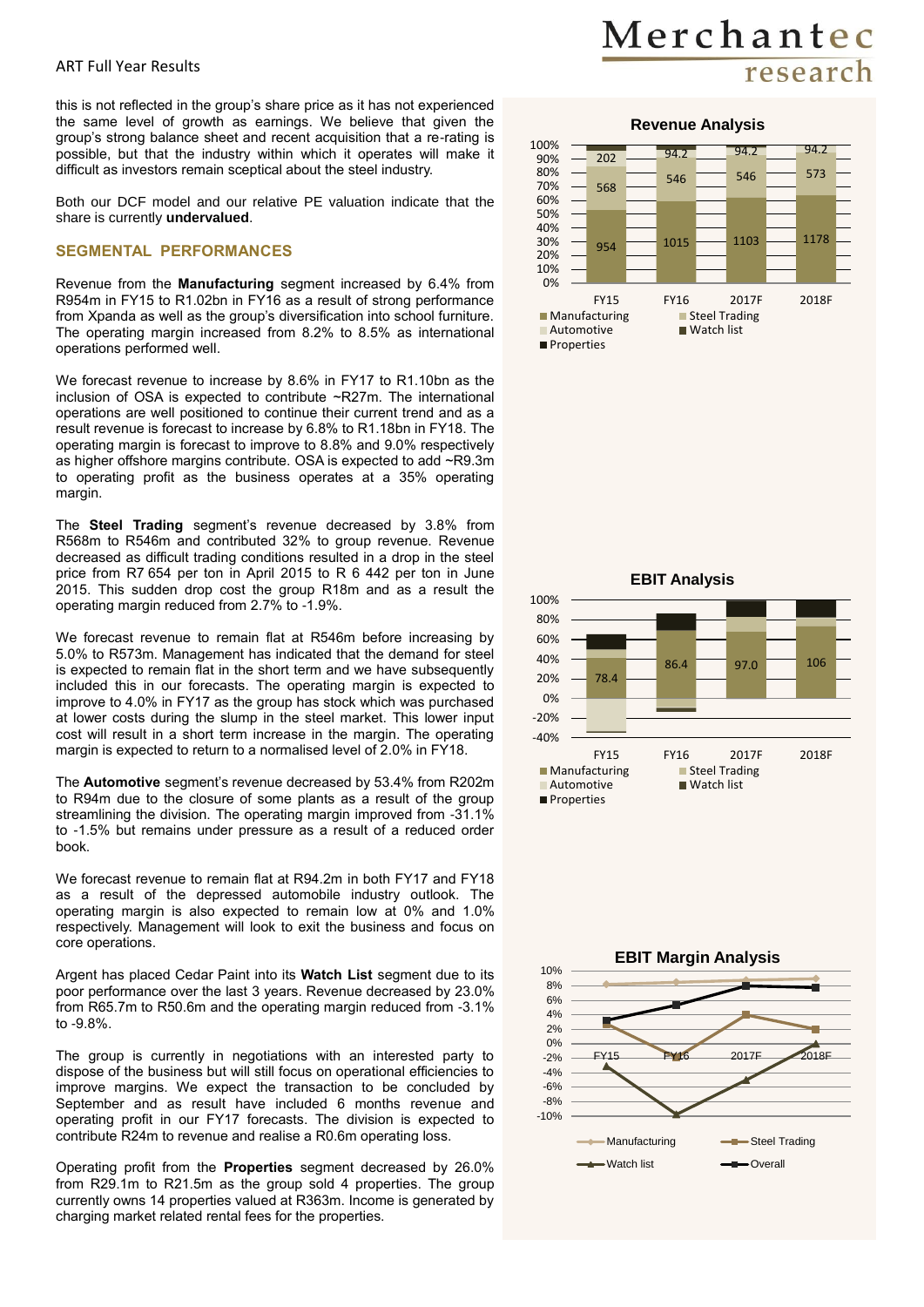### ART Full Year Results

We forecast operating profit to increase by 8.0% in FY17 and FY18 to R23.3m and R25.1m in line with the average property escalation rate.

#### **VALUATION**

With reference to the DCF table, we have considered a discounted cash flow analysis and with cash flows forecast to FY19, utilising a terminal growth rate of 6% to yield the sensitivity table to the right, for which we used a discount rate of 22.2%<sup>1</sup>, yielding a value of R5.15.

With reference to the relative PE table, we have compared Argent to other companies in the industrials sector and have applied a 40% discount to the peer group PE due to the relatively smaller size of Argent. The implied forward PE valuation of 5.0 places the share at a valuation of R5.47.

### Merchantec research

#### **DCF Discount rate**

| Growth |                          |       |       |       |       |
|--------|--------------------------|-------|-------|-------|-------|
| rate   | 18.2%                    | 20.2% | 22.2% | 24.2% | 26.2% |
| $0\%$  | 5.03                     | 4.53  | 4.12  | 3.78  | 3.49  |
| 2%     | 5.47                     | 4.87  | 4.40  | 4.00  | 3.68  |
| 4%     | 6.04                     | 5.31  | 4.73  | 4.27  | 3.89  |
| 6%     | 6.80                     | 5.86  | 5.15  | 4.59  | 4.15  |
| 8%     | 7.86                     | 6.59  | 5.68  | 5.00  | 4.46  |
| 10%    | 9.43                     | 7.61  | 6.39  | 5.51  | 4.85  |
| 12%    | $\overline{\phantom{0}}$ | 9.13  | 7.38  | 6.20  | 5.35  |
|        |                          |       |       |       |       |

| <b>General Industrials</b>             | Price | Mkt cap<br>(m) | 1 year<br>fwd PE |
|----------------------------------------|-------|----------------|------------------|
| Dawn                                   | 2.60  | 630            | 3.5              |
| KAP*                                   | 6.75  | 16476          | 15.0             |
| Insimbi                                | 1.00  | 260            | 7.2              |
| Invicta                                | 54.60 | 5924           | 12.6             |
| Argent                                 | 3.99  | 382            | 3.7              |
| Average                                |       |                | 8.4              |
| *consensus forecasts used              |       |                | $-56%$           |
| Argent                                 | 3.99  | 382            | 3.7              |
| Premium (Discount) applied to average: |       |                | $-40%$           |
| Argent: Implied current gain/(loss):   | 5.47  | 37%            | 5.0              |

 1 The discount rate is based on the average implied discount rate obtained from cash flow forecasts for companies with market capitalisations ranging from R301m to R700m in our research universe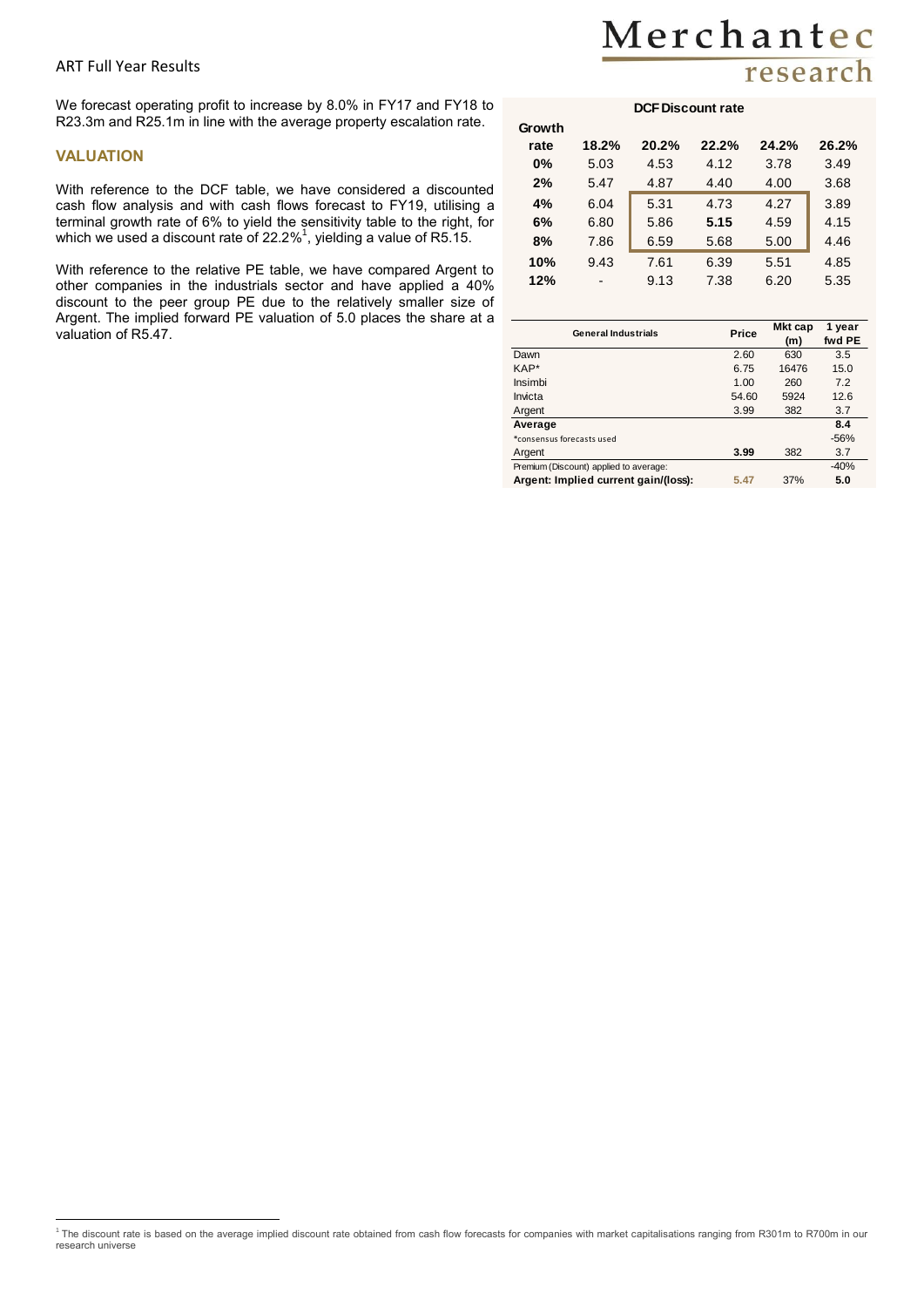#### **COMPANY PROFILE**

**Argent Industrial Limited Group** is listed on the JSE main board and trades under the ticker ART. The group acts as a holding company for a collection of companies in a number of different sectors, including property investment, engineering, fabrication, concrete and stone, materials and steel trading.

The group is predominantly an industrial manufacturing business that manufactures branded consumer goods that are sold both locally and internationally. The group has 25 subsidiaries which operate throughout South Africa and within North America and the United Kingdom.

Some of the major companies controlled by Argent include:

- Phoenix Steel: Adds value to steel products and is a large steel trader for a range of products including sections, sheet, coil and plate.
- Jetmaster: Manufacturer of fireplaces for worldwide distribution.
- Xpanda Security: Producer of a wide range of security products including security gates, roller shutters, trellis doors and garage doors.
- Megamix: Suppliers of Readymix concrete and mortars as well as crushed stone products.
- Tricks: Manufacturer and supplier of steel products to the domestic, commercial and industrial sectors.

#### **DIVISIONS**

The **Manufacturing** division is the largest revenue contributor, and forms the core focus of selling locally and internationally. The branded goods are sold directly to the consumer via its broad footprint of companies based in all the major centres around South Africa, as well as its businesses based in the United Kingdom and North America.

The **Steel Trading** division is the second largest revenue contributor and includes a complete range of ferrous steel, aluminium and stainless steel products. The division's goal is to supply as many value-added products and services as possible, which includes cut-tolength, blanking, tube manufacture and flame cutting. The group has distribution centres that offer a combination of steel trading and the distribution of manufactured products.

The **Automotive** division provides value added services in the motor industry and operates through Allan Maskew and Sentech Industries. The group's reduced automotive sector is still under pressure in terms of order book and margin.

The **Watch List** segment holds Cedar Paint, a manufacturer of decorative and industrial paint and coatings sold through national retailers and branches. Specialised products include steel coatings, varnishes, road marking paint, mine mark spray and urethane coatings.

Argent's **Property Portfolio** is the 2<sup>nd</sup> largest contributor at an operating profit level. The portfolio has 14 properties valued at R363m and income is generated by charging market-related rentals for the properties.

### Merchantec research





Weighted avg Shares 91.5 91.6 90.2 89.2